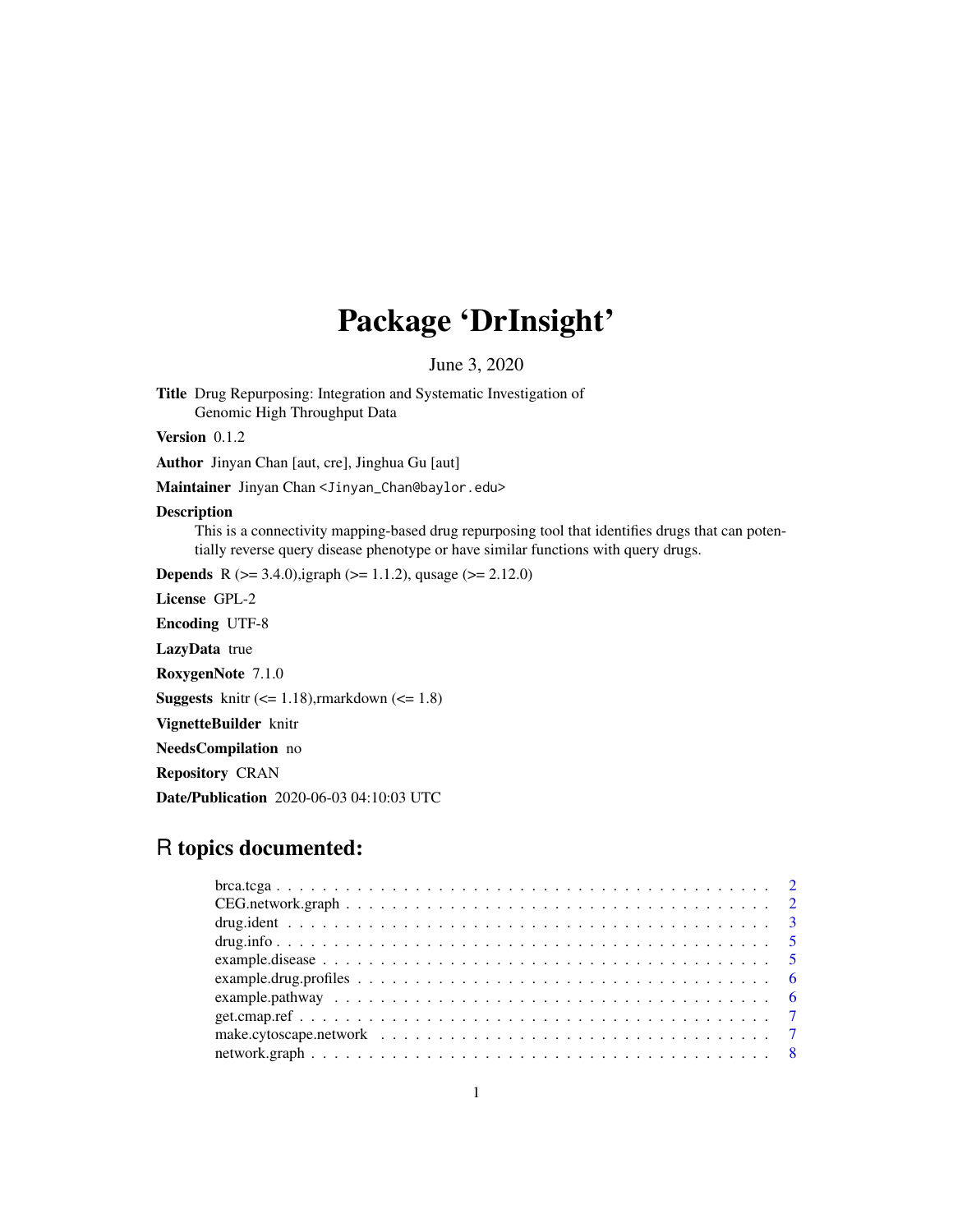<span id="page-1-0"></span>

| Index | 12 |
|-------|----|
|       |    |
|       |    |

brca.tcga *A sample breast cancer gene differential expression analysis t statistic score data*

# Description

This data set gives the TCGA breast cancer tumor versus normal t-test scores of each gene.

## Usage

brca.tcga

# Format

A matrix containing the t statistics of 17960 genes

### Source

**TCGA** 

CEG.network.graph *Plot The Pathway-CEG Network for A Drug*

### Description

This function allows user to plot the pathway-CEG network for a specified pathway in a specified drug.

#### Usage

```
CEG.network.graph(
  path.analysis.res = path.analysis.res,
  pathway.FDR.cutoff = 0.1,
  drug.name = NULL,
 pathway.name = NULL,
  show.plot = TRUE
\mathcal{E}
```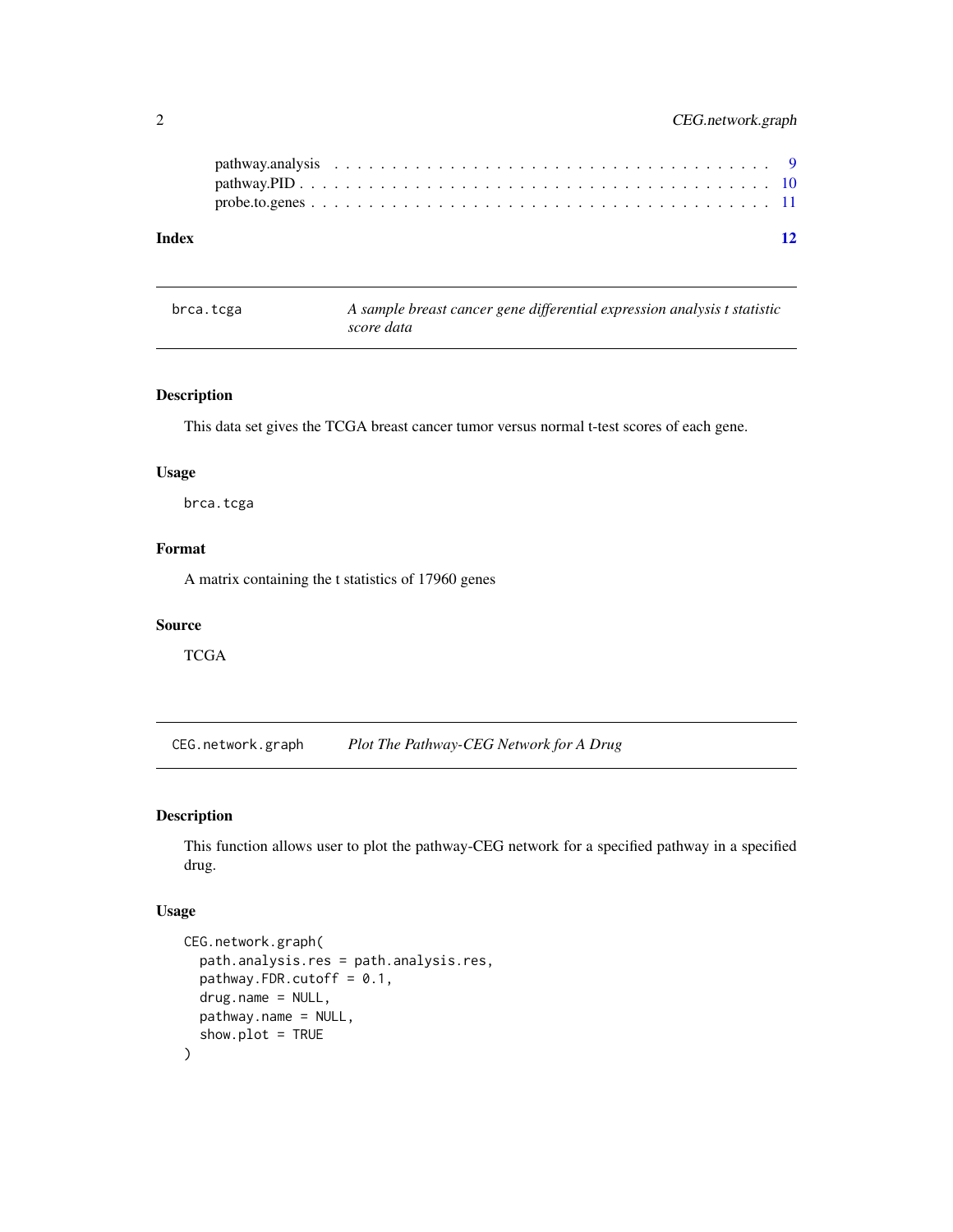#### <span id="page-2-0"></span>drug.ident 30  $\,$  30  $\,$  30  $\,$  30  $\,$  30  $\,$  30  $\,$  30  $\,$  30  $\,$  30  $\,$  30  $\,$  30  $\,$  30  $\,$  30  $\,$  30  $\,$  30  $\,$  30  $\,$  30  $\,$  30  $\,$  30  $\,$  30  $\,$  30  $\,$  30  $\,$  30  $\,$  30  $\,$  30  $\,$  30  $\,$  30

#### **Arguments**

| path.analysis.res  |                                                                                                                                                                            |
|--------------------|----------------------------------------------------------------------------------------------------------------------------------------------------------------------------|
|                    | The pathway analysis results. Output of function pathway.analysis().                                                                                                       |
| pathway.FDR.cutoff | The FDR threshold to select significant drug specific pathways and the default<br>is $0.1$ .                                                                               |
| drug.name          | The name of the drug user would like to analyze. The specified drug name should<br>among those that are listed in the output table of function network.graph().            |
| pathway.name       | The name of the pathway user would like to analyze. The specified pathway<br>name should among those that are listed in the output table of function net-<br>work.graph(). |
| show.plot          | True or False, specifying if you want to show the pathway-CEG plot for a spe-<br>cific drug and pathway.                                                                   |

# Examples

```
## get the Dr. Insight drug identification results
drug.ident.res = drug.ident(query.data = example.disease, cmap.ref.profiles = example.drug.profiles,
                 repurposing.unit = "treatment", connectivity = "negative")
## load in example pathway data
data("example.pathway")
## Performe pathway analysis (for the drugs that are identified by ident.drug())
path.analysis.res = pathway.analysis(drug.ident.res = drug.ident.res,
                    pathway.list = example.pathway, drug.FDR.cutoff = 0.5)path.CEG.network = CEG.network.graph(path.analysis.res = path.analysis.res,
                  pathway.FDR.cutoff = 0.5, drug.name = "drug1",
                  pathway.name = "pathway5", show.plot = TRUE)
```
drug.ident *Dr. Insight Drug Identification*

#### Description

This function allows user to use the differential expression data of their interested disease phenotype or drug profile to query against CMap reference drug expression profiles. This function returns an obejct of three elements: a table of drug p-values reflecting the connectivity between query data and CMap drugs; a table contains all the meta information of CMap drugs; and an object of p-values of identified CEGs for each drug instance.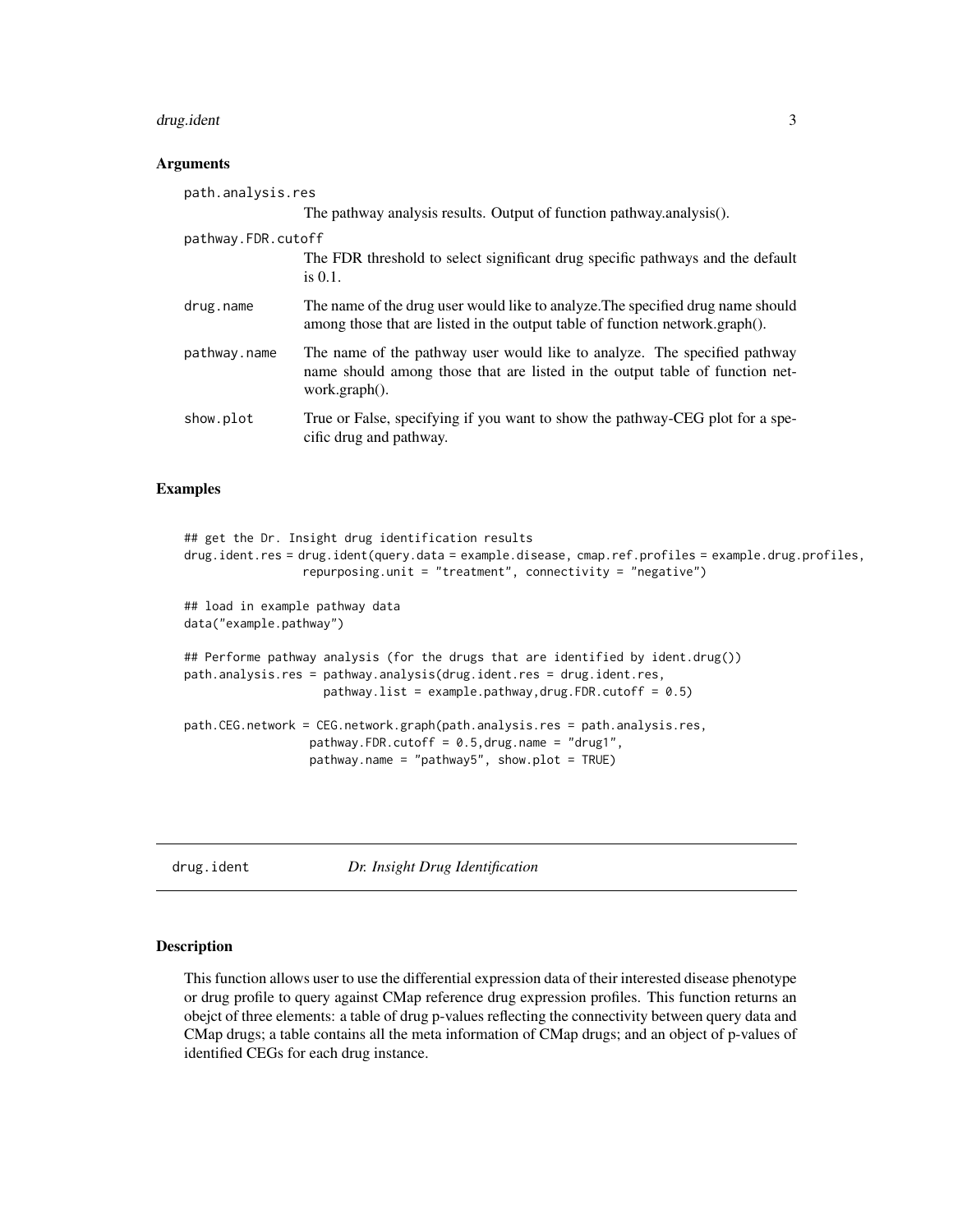#### Usage

```
drug.ident(
  query.data = NULL,cmap.ref.profiles = NULL,
  repurposing.unit = "treatment",
  CEG.threshold = 0.05,
  connectivity = "negative"
)
```
### **Arguments**

query.data User provided differential expression analysis results(e.g. t-test statistic scores) of querying data (either disease phenotype data, or drug expression data). The column names for gene symboles and statistic scores must be "geneSymbol" and "score".

cmap.ref.profiles

Dr. Insight provided CMap drug rank matrix containing all 6100 instances of CMap data set.The example of reference data can be loaded with data("example.profiles"). The real cmap data can be loaded with the function 'get.cmap.ref' (See instructions in vignette).

repurposing.unit

The parameter of either "treatment" or "drug", which indicates if user want the algorithm to test drug repurposing p value at treatment level or drug level. The default is "treatment", which treats the drug data from different cell lines separately.

- CEG.threshold The p value threshold to select the consistently differential expressed genes (CEGs).
- connectivity The type of connectivity, either "negative" or "positive". Negative connectivity is used when the query data is the differential scores from disease data, and Dr. Insight will repurpose drugs that can potentially reverse the query disease phenotype. Positive connectivity is used when the query data is from a drug profile, and Dr. Insight will return the drugs that are similar to the query drug.

#### Examples

```
## load in the example query disease data
data("example.disease")
data("example.drug.profiles")
## get the Dr. Insight drug identification results
drug.ident.res = drug.ident(query.data = example.disease, cmap.ref.profiles = example.drug.profiles,
                 repurposing.unit = "treatment", connectivity = "negative")
```
drug.pvals = drug.ident.res\$drug.pvals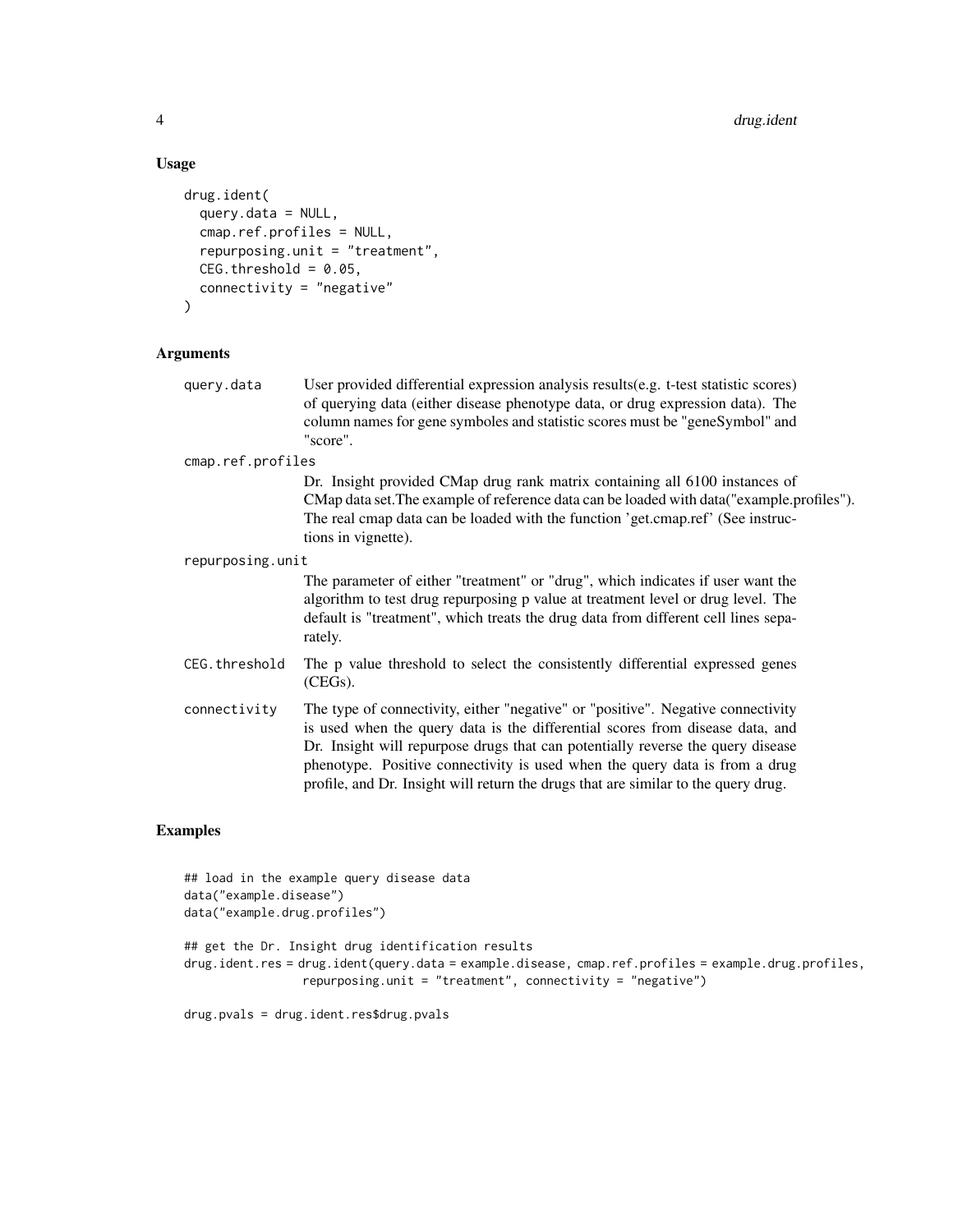<span id="page-4-0"></span>

# Description

This matrix gives the drug instance information of CMap drug data, including drug names, instance numbers, cell line, dosage, etc.

# Usage

drug.info

# Format

A matrix of 6100 rows and 7 columns.

### Source

CMap

| example.disease | An example gene differential expression analysis test statistic score |
|-----------------|-----------------------------------------------------------------------|
|                 | data                                                                  |

# Description

This data gives an example of gene differential expression analysis test statistic score as the inpur for DrInsight analysis.

### Usage

example.disease

### Format

A matrix containing the simulated scores of 1000 genes

#### Source

simulation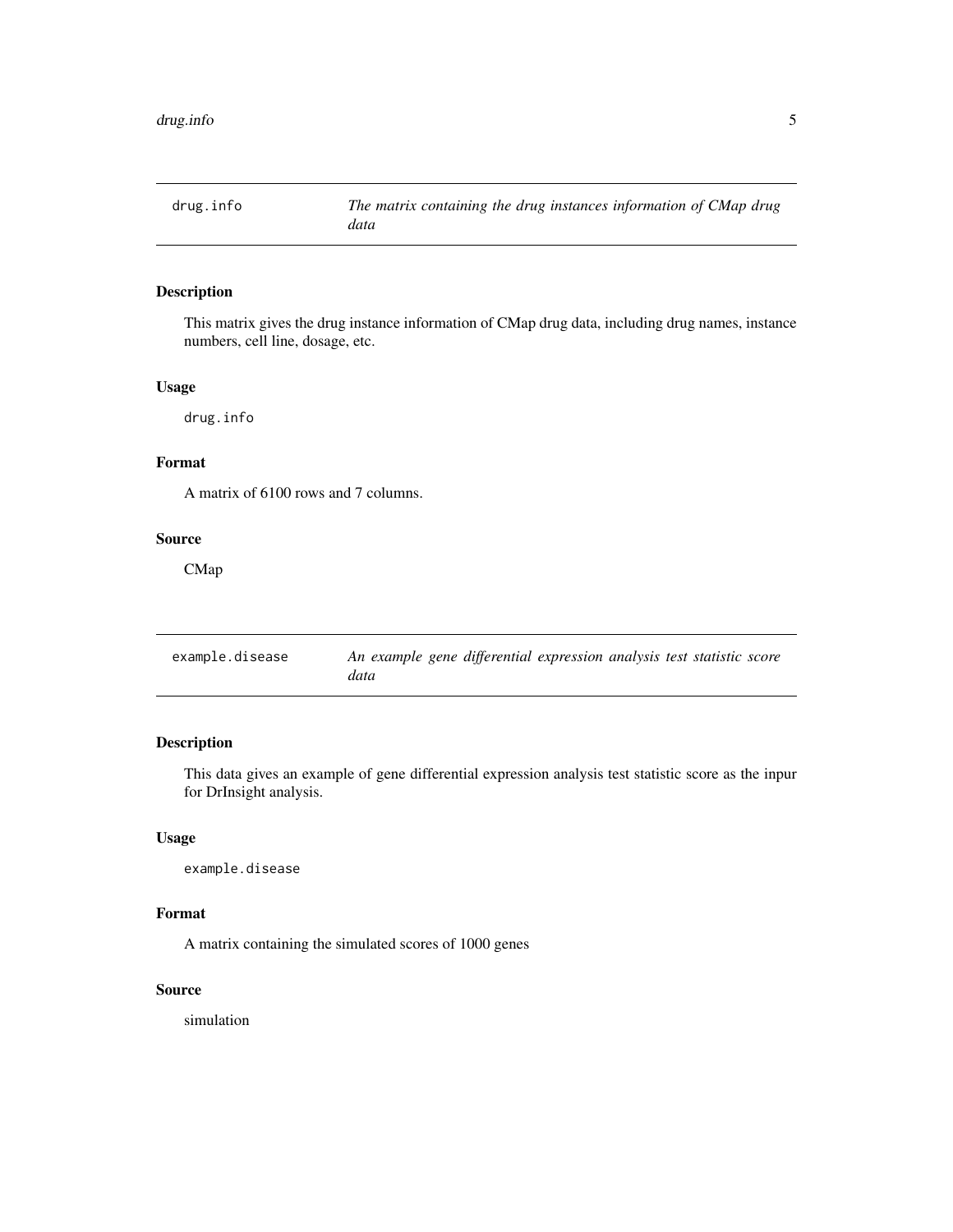<span id="page-5-0"></span>example.drug.profiles *An example cmap drug reference profiles*

# Description

This data gives an simulated example of cmap drug perturbed reference profiles.

#### Usage

example.drug.profiles

# Format

An object containing the simulated reference drug rank matrix and drug information table

### Source

simulation

example.pathway *example.pathway*

# Description

This data set gives the geneset list of a simulated pathways.

# Usage

example.pathway

# Format

A list containing 10 pathways.

#### Source

simulation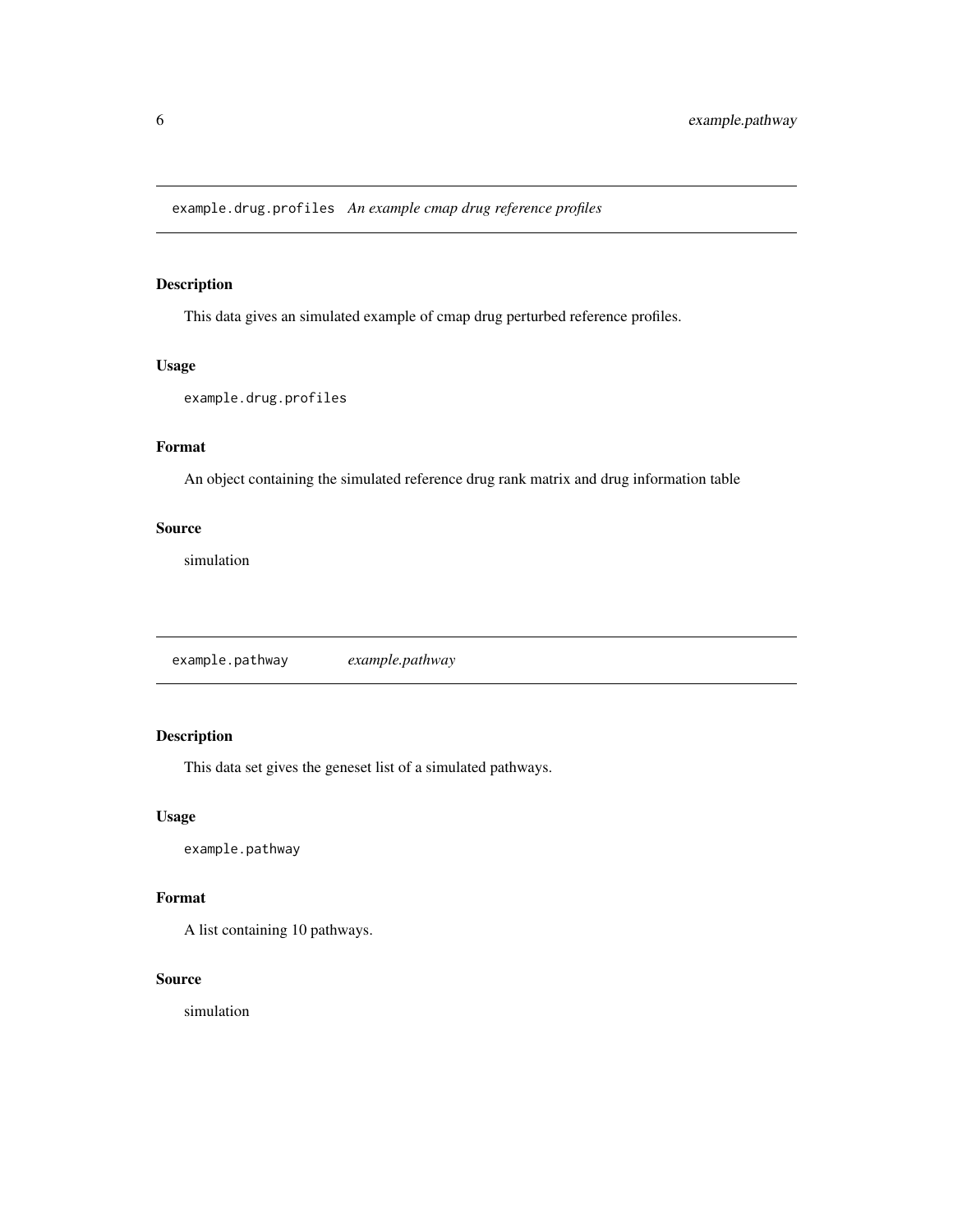<span id="page-6-0"></span>

#### Description

This function allows user to load in the CMap drug rank matrix user downloaded from CMap website: https://portals.broadinstitute.org/cmap/ (data matrix in the "downloads" section).

# Usage

```
get.cmap.ref(cmap.data.path = NULL, probe.to.genes = NULL, drug.info = NULL)
```
# Arguments

|           | cmap data path The local path and the name of the downloaded data matrix file. The data matrix<br>file should be in txt format.                                                                                                                                                                                |
|-----------|----------------------------------------------------------------------------------------------------------------------------------------------------------------------------------------------------------------------------------------------------------------------------------------------------------------|
|           | probe . to . genes The ID converter between Affymetrix probe IDs (the IDs used in CMap data ma-<br>trix) and official gene symbol. The packge comes with an embeded probe.to.genes<br>file that can be directly used. User can use their own converter file with two<br>columns named "ID", and "Gene.Symbol'. |
| drug.info | The drug instance information from CMap data. The deafault drug. info file<br>comes with DrInsight package.                                                                                                                                                                                                    |

```
make.cytoscape.network
```
*Drug and Pathway connection output files for Cytoscape visulization*

# Description

This fucniton allows user to get the two files needed for Cytoscape to visulize the drug-pathway network

#### Usage

```
make.cytoscape.network(
  path.analysis.res = path.analysis.res,
  pathway.FDR.cutoff = 0.1
)
```
#### Arguments

```
path.analysis.res
                  The pathway analysis results. Output of pathway.analysis().
pathway.FDR.cutoff
                  The FDR threshold to select significant drug specific pathways and the default
                  is 0.1.
```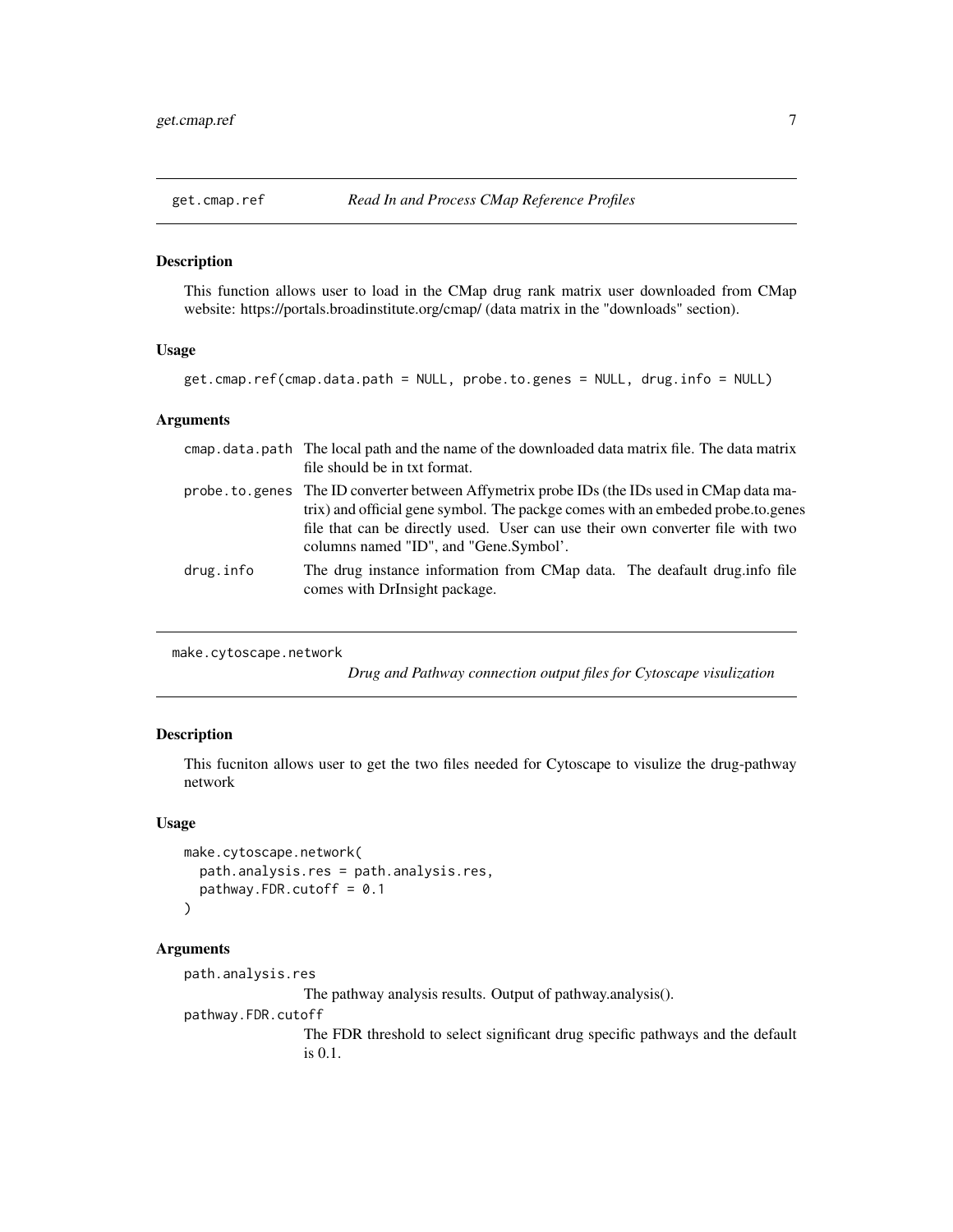#### <span id="page-7-0"></span>Examples

```
## get the Dr. Insight drug identification results
drug.ident.res = drug.ident(query.data = example.disease, cmap.ref.profiles = example.drug.profiles,
                 repurposing.unit = "treatment", connectivity = "negative")
## load in example pathway data
data("example.pathway")
## Performe pathway analysis (for the drugs that are identified by ident.drug())
path.analysis.res = pathway.analysis(drug.ident.res = drug.ident.res,
                    pathway.list = example.pathway, drug.FDR.cutoff = 0.5)
## get the pathway analysis ouput that can be loaded into Cytoscape for visulization
network.cytoscape = make.cytoscape.network(path.analysis.res = path.analysis.res,
pathway.FDR.cutoff = 0.5)
```
network.graph *Plot Drug and Pathway Interaction Network*

#### Description

This function allows user to plot the drug-pathway interaction network and returns the drug-pathway interaction contigency table.

#### Usage

```
network.graph(
  path.analysis.res = path.analysis.res,
  pathway.FDR.cutoff = 0.1,
  pathway.label = FALSE,
  drug.label.size = 1.2,
  path.label.size = 0.8,
  return.adj.table = TRUE
)
```
#### Arguments

```
path.analysis.res
                  The pathway analysis results. Output of function pathway.analysis().
pathway.FDR.cutoff
                  The FDR threshold to select significant drug specific pathways and the default
                  is 0.1.
pathway.label True or False specofying if show pathway labels in the graph.
drug.label.size
                  The number indicating the size of drug labels in the graph.
```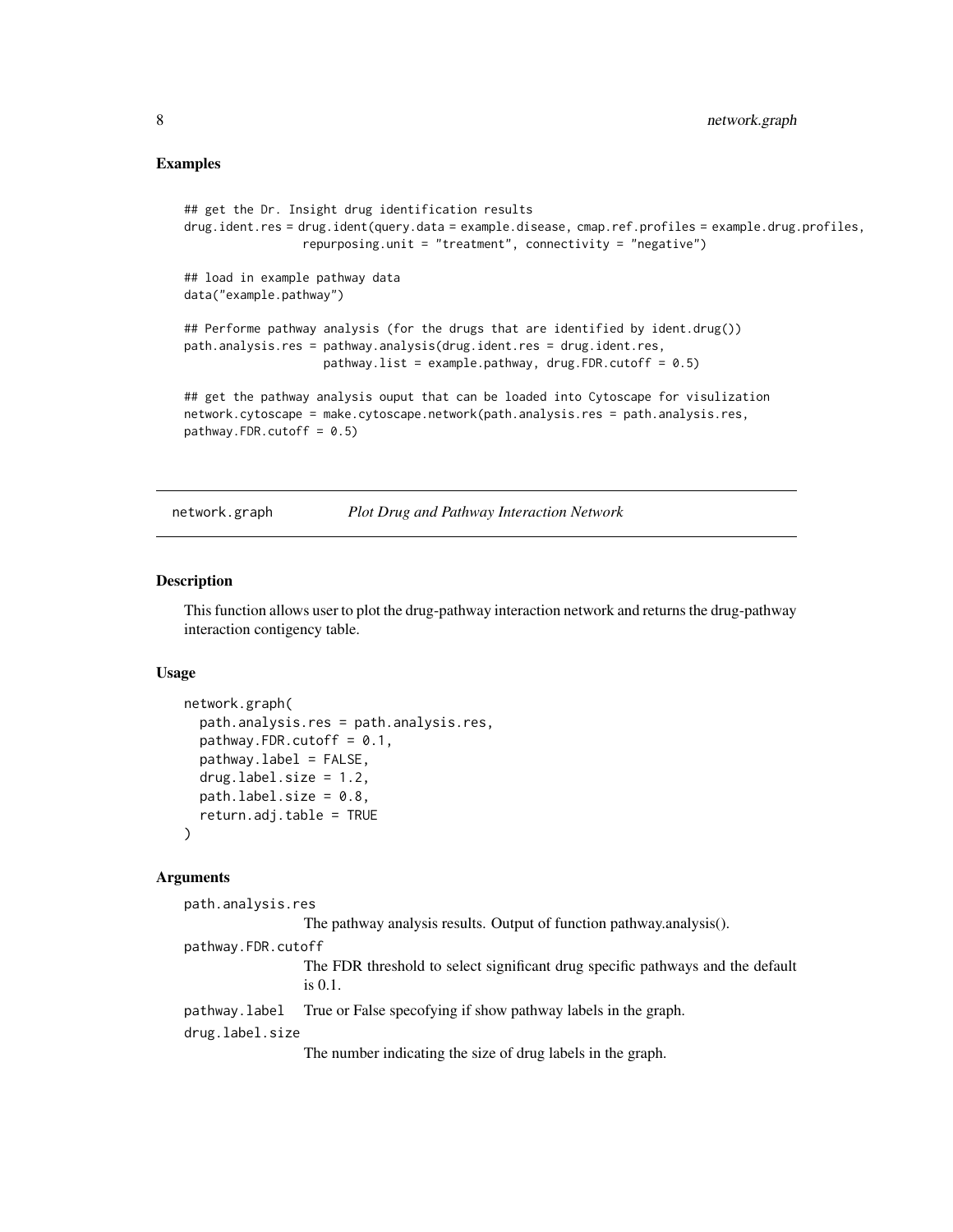# <span id="page-8-0"></span>pathway.analysis 9

path.label.size The number indicating the size of pathway labels in the graph. return.adj.table True or False specifying if return the resulted drug-pathway contigency table. In the returned table, 1's represent that the pathway is up-regulated by the drug; -1's reprensent down-regulation and 0's no-regulation.

#### Examples

```
## get the Dr. Insight drug identification results
drug.ident.res = drug.ident(query.data = example.disease, cmap.ref.profiles = example.drug.profiles,
                 repurposing.unit = "treatment", connectivity = "negative")
## load in example pathway data
data("example.pathway")
## Performe pathway analysis (for the drugs that are identified by ident.drug())
path.analysis.res = pathway.analysis(drug.ident.res = drug.ident.res,
                    pathway.list = example.pathway,drug.FDR.cutoff = 0.5)
drug.pathway.network = network.graph(path.analysis.res, pathway.FDR.cutoff = 0.5,
                       return.adj.table = TRUE, pathway.label = TRUE)
```
pathway.analysis *Drug Mechanism of Action Pathway Analysis*

#### **Description**

This function allows user to run pathway analysis on the identified significat drugs, therefore to detect drug mechanism related pathways, and the CEGs in the pathways.

#### Usage

```
pathway.analysis(
  drug.ident.res = drug.ident.res,
  pathway.list = NULL,
  pathway.list.path = NULL,
  drug.FDR.cutoff = 0.1,
  CEG.threshold = 0.05
)
```
#### Arguments

drug.ident.res Dr. Insight drug identification analysis results. Output of function drug.ident().

```
pathway.list The pathways used to analyze drug mechanism. Should be a list of pathways
                  where the names of lists are pathway names. Dr.Insight provides NIH pathway
                  interaction database (PID) pathways, which can be called by data("pathway.PID").
                  If you want to analyze with other pathways (from GSEA MsigDB), please use
                  the parameter: pathway.list.path.
```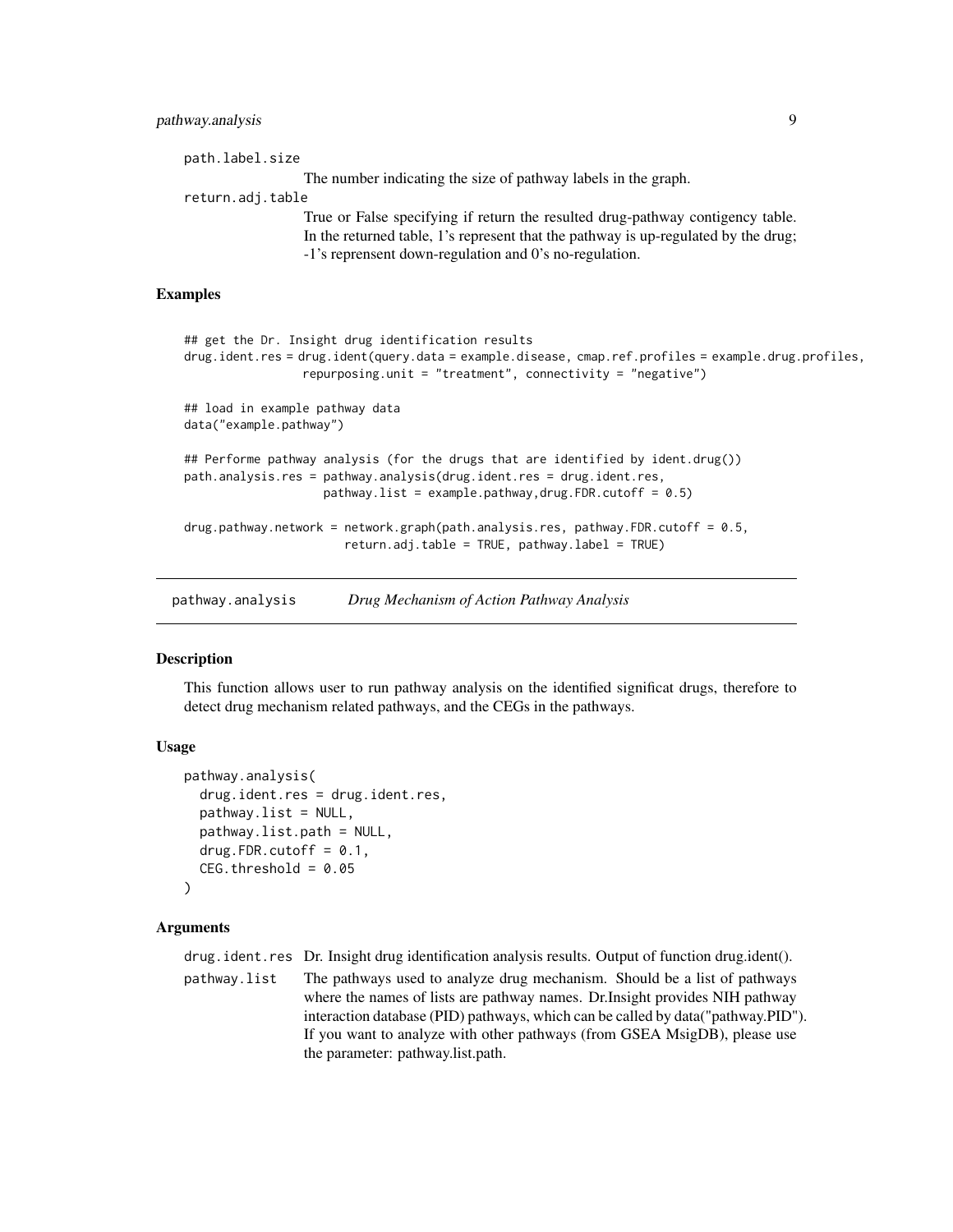<span id="page-9-0"></span>

| pathway.list.path |                                                                                                                                                                                                                                                   |  |
|-------------------|---------------------------------------------------------------------------------------------------------------------------------------------------------------------------------------------------------------------------------------------------|--|
|                   | The local path and file name of the pathways downloaded from GSEA MsigDB<br>http://software.broadinstitute.org/gsea/msigdb/collections.jsp, if pathway.list is<br>NULL. Should be in full directory and file name (See instructions in vignette). |  |
| drug.FDR.cutoff   |                                                                                                                                                                                                                                                   |  |
|                   | The FDR threshold to select significant repurposed drugs by Dr. Insight for<br>pathway analysis.                                                                                                                                                  |  |
| CEG.threshold     | The p value threhold for selecting significant consistently differential expressed<br>genes (CEGs).                                                                                                                                               |  |

# Examples

```
## get the Dr. Insight drug identification results
drug.ident.res = drug.ident(query.data = example.disease, cmap.ref.profiles = example.drug.profiles,
                 repurposing.unit = "treatment", connectivity = "negative")
## load in example pathway data
```

```
data("example.pathway")
```

```
## Performe pathway analysis (for the drugs that are identified by ident.drug())
path.analysis.res = pathway.analysis(drug.ident.res = drug.ident.res,
                   pathway.list = example.pathway, drug.FDR.cutoff = 0.5)
```
pathway.PID *pathway.PID*

# Description

This data set gives the geneset list of PID pathways

#### Usage

pathway.PID

# Format

A large list containing 222 pathways.

#### Source

PID genesets from Pahtway Commons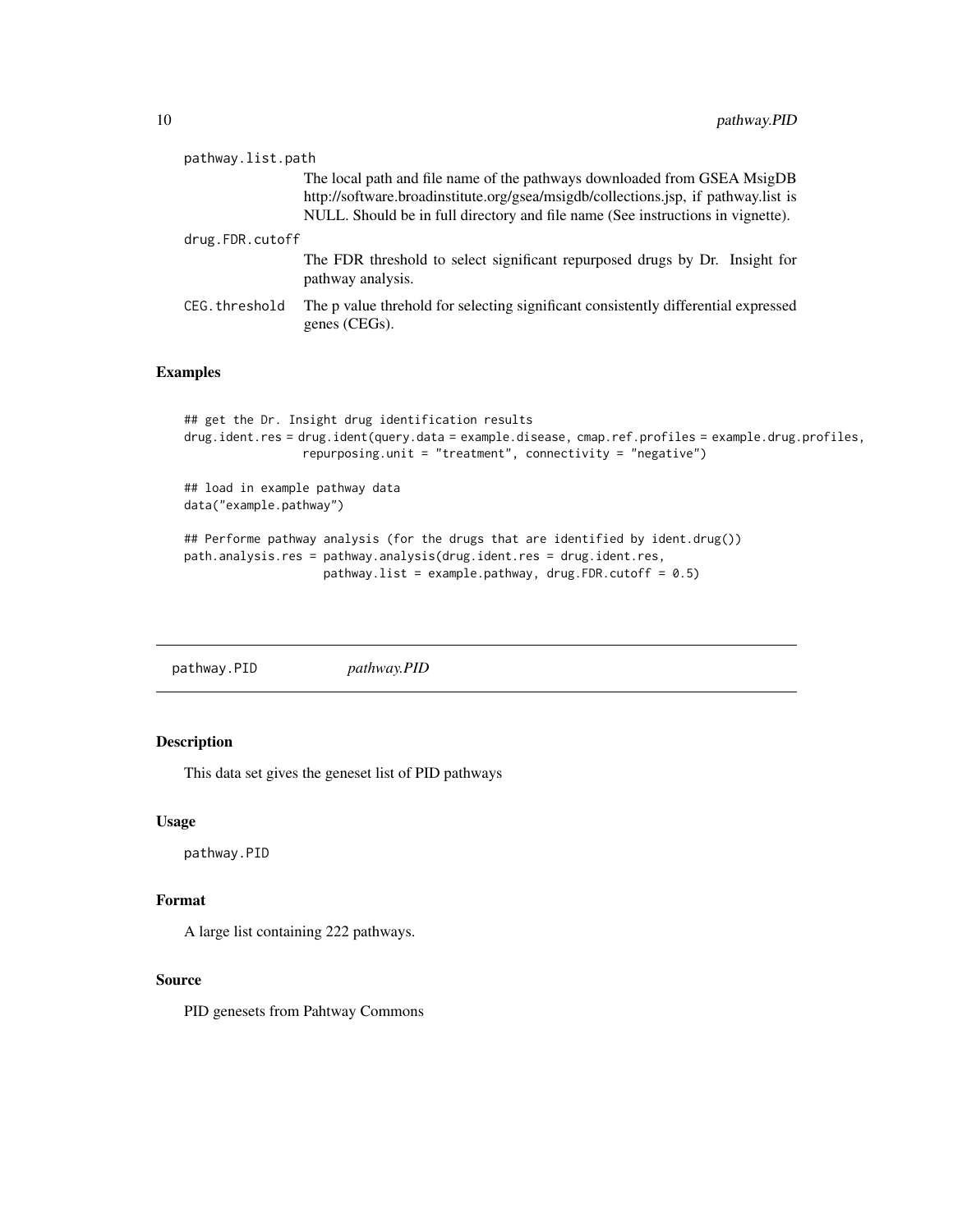<span id="page-10-0"></span>

# Description

This matrix gives the resource to convert the Affymetrix probe IDs in CMap data into gene symbols.

# Usage

probe.to.genes

# Format

A matrix of two columns and 12994 rows

# Source

Affymetrix